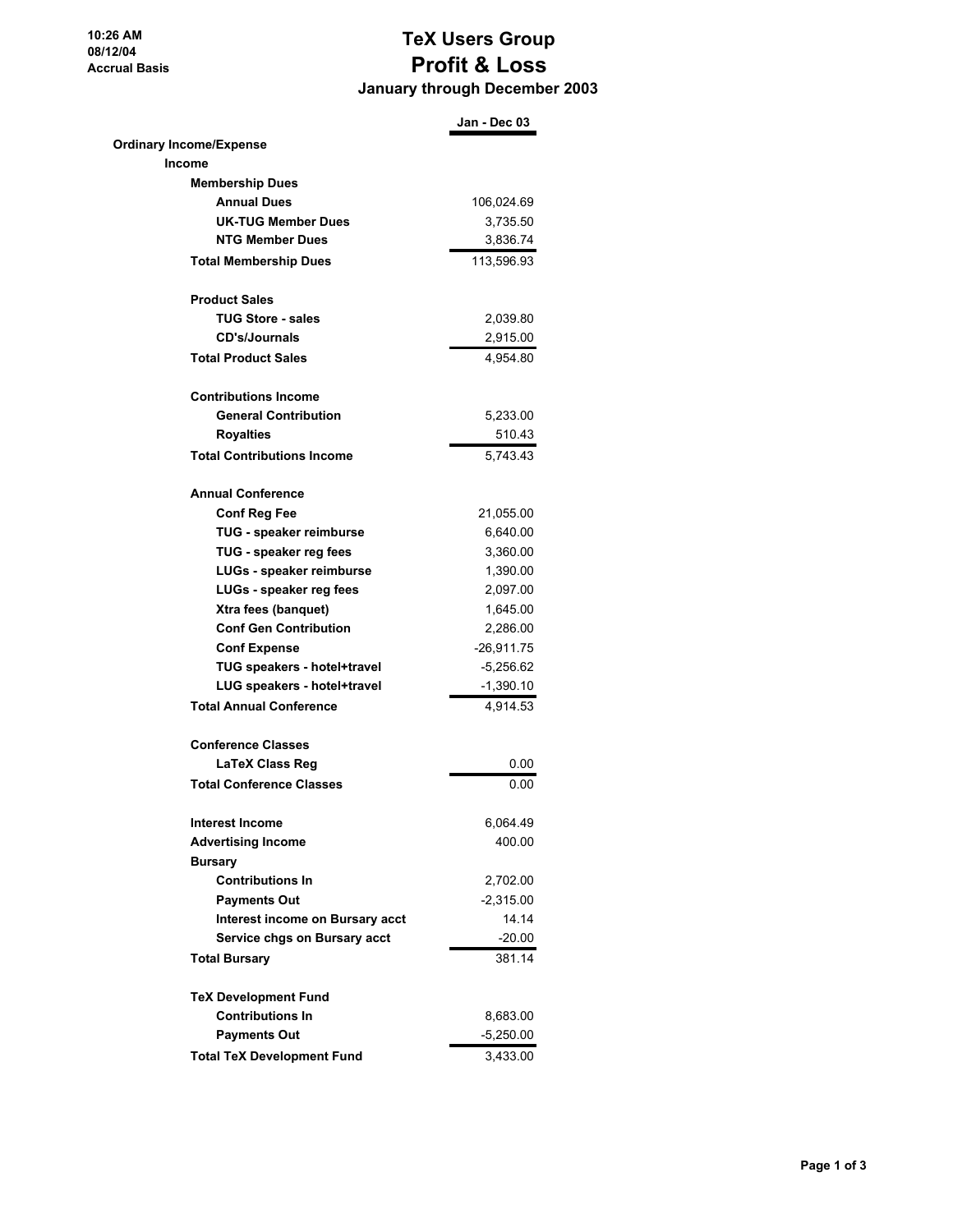## **TeX Users Group Profit & Loss January through December 2003**

|                                        | Jan - Dec 03 |
|----------------------------------------|--------------|
|                                        |              |
| LaTeX <sub>3</sub>                     |              |
| <b>Contributions In</b>                | 641.00       |
| <b>Payments Out</b>                    | $-875.00$    |
| <b>Total LaTeX 3</b>                   | $-234.00$    |
| <b>Miscellaneous Income</b>            | 0.45         |
| <b>Total Income</b>                    | 139,254.77   |
| <b>Cost of Goods Sold</b>              |              |
| <b>TUGboat Prod/Mailing</b>            | 22,500.00    |
| <b>Software Production/Mailing</b>     | 10,207.30    |
| <b>Postage/Delivery - Members</b>      | 3,683.83     |
| <b>TUG Store - shipping</b>            | 298.86       |
| Conf Expense, office + overhead        | 3,697.77     |
| <b>Member Renewal</b>                  | 469.45       |
| <b>Copy/Printing for members</b>       | 66.50        |
| <b>Total COGS</b>                      | 40,923.71    |
|                                        |              |
| <b>Gross Profit</b>                    | 98,331.06    |
| <b>Expense</b>                         |              |
| <b>Contributions made by TUG</b>       |              |
| <b>Bursary</b>                         | 2,000.00     |
| <b>EuroTeX</b>                         | 2,000.00     |
| <b>TeX Development Fund</b>            | 5,000.00     |
| <b>Regional Conference</b>             | 10,000.00    |
| Workshop in Pune, India                | 2,100.00     |
| <b>Total Contributions made by TUG</b> | 21,100.00    |
| <b>Office Overhead</b>                 |              |
| <b>Corporation fees</b>                | 55.00        |
| <b>Dues and Subscriptions</b>          | 45.00        |
| <b>Equipment</b>                       |              |
| Office                                 | 466.33       |
| <b>Total Equipment</b>                 | 466.33       |
| <b>Insurance</b>                       |              |
| <b>Liability Insurance</b>             | 500.00       |
| <b>Workers Compensation</b>            | 467.25       |
| <b>Total Insurance</b>                 | 967.25       |
| <b>Postage and Delivery</b>            | 332.95       |
| Rent                                   | 3,716.00     |
| <b>Supplies</b>                        |              |
| Office                                 | 865.35       |
| Computer                               | 823.56       |
| <b>Total Supplies</b>                  | 1,688.91     |
|                                        |              |
| <b>Telephone</b>                       | 2,046.80     |
| <b>Total Office Overhead</b>           | 9,318.24     |